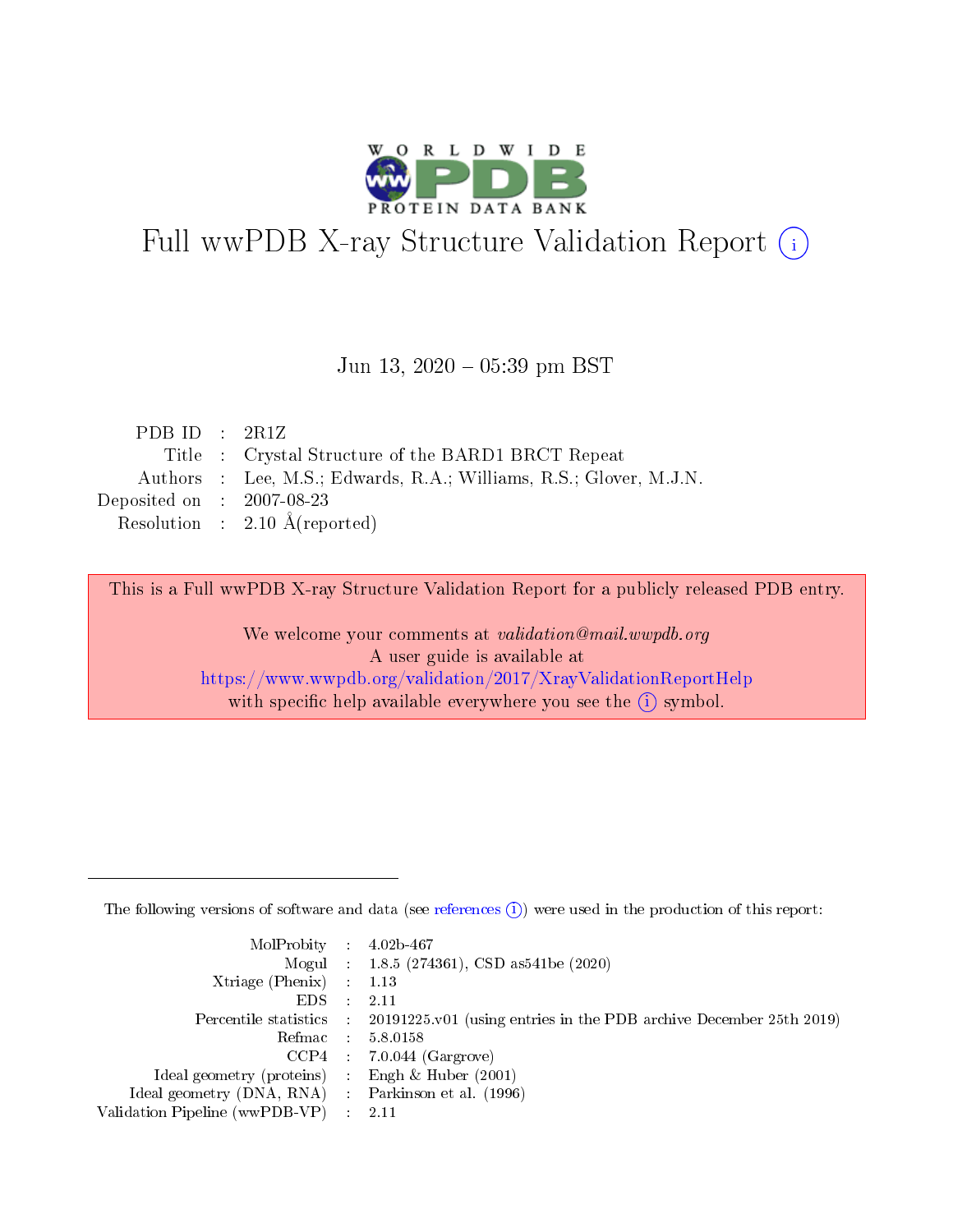# 1 [O](https://www.wwpdb.org/validation/2017/XrayValidationReportHelp#overall_quality)verall quality at a glance  $(i)$

The following experimental techniques were used to determine the structure: X-RAY DIFFRACTION

The reported resolution of this entry is 2.10 Å.

Percentile scores (ranging between 0-100) for global validation metrics of the entry are shown in the following graphic. The table shows the number of entries on which the scores are based.



| Metric                | Whole archive<br>$(\#\text{Entries})$ | Similar resolution<br>$(\#\text{Entries},\,\text{resolution}\,\,\text{range}(\textup{\AA}))$ |  |  |
|-----------------------|---------------------------------------|----------------------------------------------------------------------------------------------|--|--|
| $R_{free}$            | 130704                                | $5197(2.10-2.10)$                                                                            |  |  |
| Clashscore            | 141614                                | $5710(2.10-2.10)$                                                                            |  |  |
| Ramachandran outliers | 138981                                | $5647(2.10-2.10)$                                                                            |  |  |
| Sidechain outliers    | 138945                                | $5648(2.10-2.10)$                                                                            |  |  |
| RSRZ outliers         | 127900                                | $5083(2.10-2.10)$                                                                            |  |  |

The table below summarises the geometric issues observed across the polymeric chains and their fit to the electron density. The red, orange, yellow and green segments on the lower bar indicate the fraction of residues that contain outliers for  $>=3, 2, 1$  and 0 types of geometric quality criteria respectively. A grey segment represents the fraction of residues that are not modelled. The numeric value for each fraction is indicated below the corresponding segment, with a dot representing fractions  $\epsilon=5\%$  The upper red bar (where present) indicates the fraction of residues that have poor fit to the electron density. The numeric value is given above the bar.

| Mol | Chain   Length | Quality of chain |                        |  |  |  |
|-----|----------------|------------------|------------------------|--|--|--|
|     |                | 23%              |                        |  |  |  |
|     | 209            | 81%              | 14%<br>$\cdot$ $\cdot$ |  |  |  |
|     |                | 25%              |                        |  |  |  |
|     | 209            | 84%              | 14%                    |  |  |  |

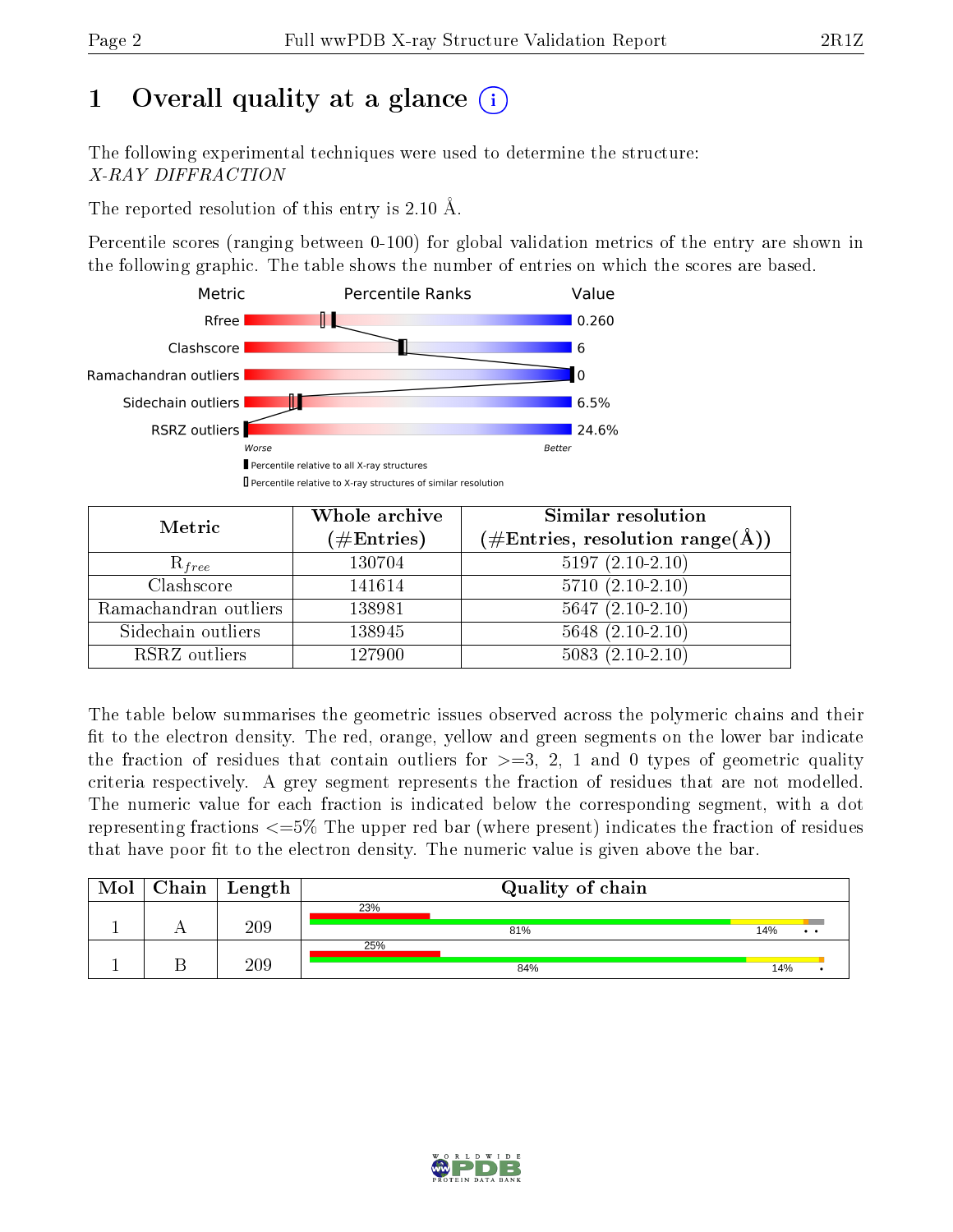# 2 Entry composition (i)

There are 3 unique types of molecules in this entry. The entry contains 3439 atoms, of which 0 are hydrogens and 0 are deuteriums.

In the tables below, the ZeroOcc column contains the number of atoms modelled with zero occupancy, the AltConf column contains the number of residues with at least one atom in alternate conformation and the Trace column contains the number of residues modelled with at most 2 atoms.

Molecule 1 is a protein called BRCA1-associated RING domain protein 1.

| Mol |     | Chain   Residues | Atoms            |                |       |    |  | $\text{ZeroOcc}$   AltConf   Trace |  |
|-----|-----|------------------|------------------|----------------|-------|----|--|------------------------------------|--|
|     | 202 |                  | Total            |                |       |    |  |                                    |  |
|     |     | 1630             | 1046             | -279           | 294   | 11 |  |                                    |  |
|     | 208 |                  | $\mathrm{Total}$ | $\overline{C}$ | N     |    |  |                                    |  |
|     |     | 1682             | 1081             | 288            | - 302 | 11 |  |                                    |  |

• Molecule 2 is GLYCEROL (three-letter code: GOL) (formula:  $C_3H_8O_3$ ).



|  | $Mol$   Chain   Residues | Atoms     | $ZeroOcc \   \ AltConf$ |
|--|--------------------------|-----------|-------------------------|
|  |                          | Total C O |                         |
|  |                          | Total C O |                         |

Molecule 3 is water.

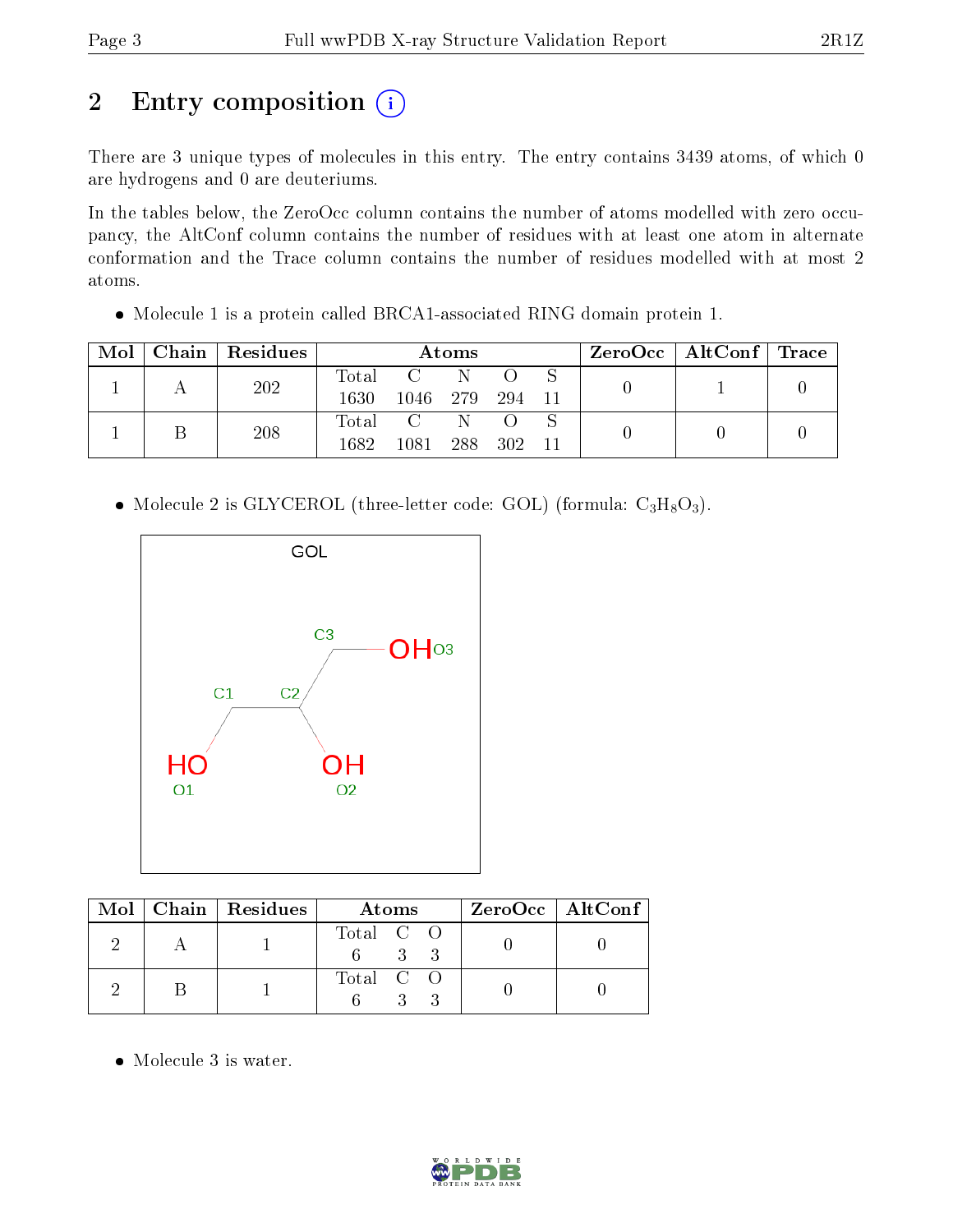|  | $Mol$   Chain   Residues | Atoms               | ZeroOcc   AltConf |
|--|--------------------------|---------------------|-------------------|
|  | -57                      | Total O<br>57<br>57 |                   |
|  | 58                       | Total O<br>58<br>58 |                   |

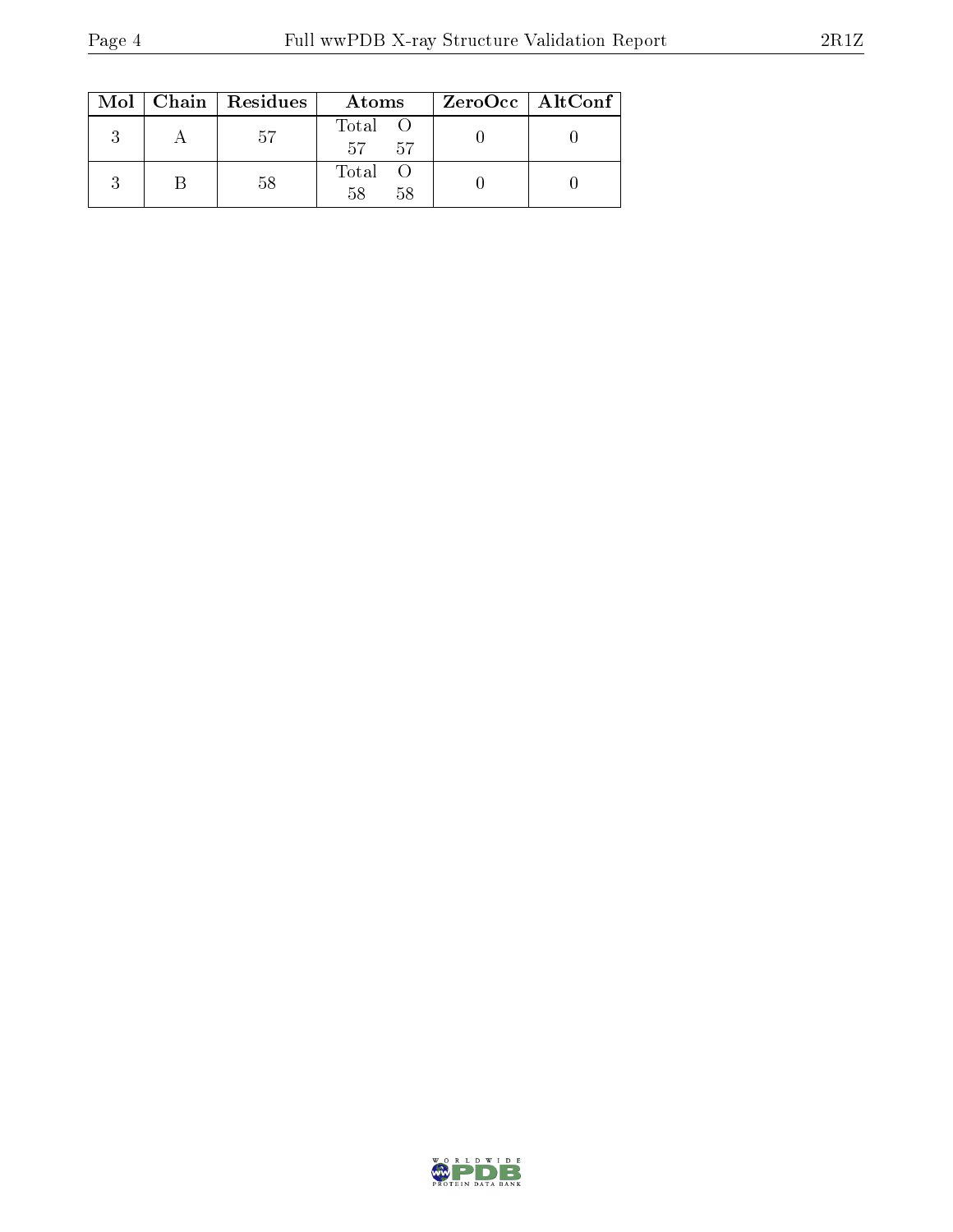## 3 Residue-property plots  $(i)$

These plots are drawn for all protein, RNA and DNA chains in the entry. The first graphic for a chain summarises the proportions of the various outlier classes displayed in the second graphic. The second graphic shows the sequence view annotated by issues in geometry and electron density. Residues are color-coded according to the number of geometric quality criteria for which they contain at least one outlier: green  $= 0$ , yellow  $= 1$ , orange  $= 2$  and red  $= 3$  or more. A red dot above a residue indicates a poor fit to the electron density (RSRZ  $> 2$ ). Stretches of 2 or more consecutive residues without any outlier are shown as a green connector. Residues present in the sample, but not in the model, are shown in grey.

- 23% Chain A: 81% 14% **•**<br>**P573 F578 989**<br>P578 B578<br>P588 B58 S579 • E580 • S586 •  $\frac{89}{1500}$  $\frac{1}{2}$ I591 •  $L592$  • K593 • **1594** • 1691  $\frac{802}{1000}$ **•**<br>T603  $\frac{1008}{1000}$  $\frac{1}{2}$ I624 • **•**<br>I631 • L631 •  $\frac{1}{1644}$  $C645$   $\bullet$ I653 • P657 • Q581 M584 L585 E587 L588 V609 K619 M621 W629 R642 K643 E646  $\frac{1647}{164}$ E648 Y651 E652 R661 R664 L671 C675 **884 •<br>WG84 •** H685 • **H686**  $\frac{10}{211}$ S711 • D712 •  $\frac{13}{114}$  $\frac{14}{114}$ T716 • I717 • R725 • P726 •  $\frac{1}{27}$  $\frac{1}{2}$  $\frac{1}{2}$ **•** • • • • •  $\frac{1}{1+\pi}$ **•**<br>R749 G753 • K754 •  $\frac{1}{\sqrt{255}}$ W756 •  $\frac{1}{2}$ •<br>مسجد<br>مسجد  $\bullet$   $1112$ A724 T734 P774 R705 Q715 N718 Q730 R731 Q735 M768 L775 LEU CYS ASN TYR HIS PRO  $\Xi$ • Molecule 1: BRCA1-associated RING domain protein 1 25% Chain B: 84% 14% • •<br>**P570 • V571 P575**<br>P570 P575<br>P588 S575  $\frac{1}{2579}$ ●<br>E580<br>CE51 M584 • Y597 •  $\frac{1}{5}$  $\frac{1}{2}$ V607 •  $\frac{1008}{1000}$ A613 • **v**614 •  $\frac{1}{2}$ M621 •  $\frac{1624}{1625}$  $\frac{1625}{\sqrt{25}}$ **•**<br>P<sub>1631</sub> **•**<br>L631  $\frac{R641}{n640}$ K643 • V644 •<br>\*\*\*  $C645$  • **B**<sub>58</sub> **•**<br>L662 •<br>E665<br>Cacc  $\frac{1}{2}$ L667 • L668 • G576 L577 S578 Q581 H606 V609 P610 N626 R642 E648 E649 E652 R661 P669 L671 • **•**<br>D689 **8705**  $\frac{8}{100}$  $\frac{8}{20}$ D710 •  $\frac{11}{11}$  $\frac{1}{2}$   $\frac{1}{2}$  $\frac{13}{1111}$ **T**714 **•**  $\frac{15}{2110}$ **•**<br>T<sub>16</sub> Y722 •  $\frac{8}{25}$  $\frac{1}{27}$ F732 •  $\frac{1}{2}$  $\frac{1}{2}$  $C743$  • **e**<br>R749 C766 •  $V$ 67  $\bullet$  $-5775$ **•**<br>P776 • K670 R725 Q730 R731 N744 E748 V755 M768 P774 SER
- Molecule 1: BRCA1-associated RING domain protein 1

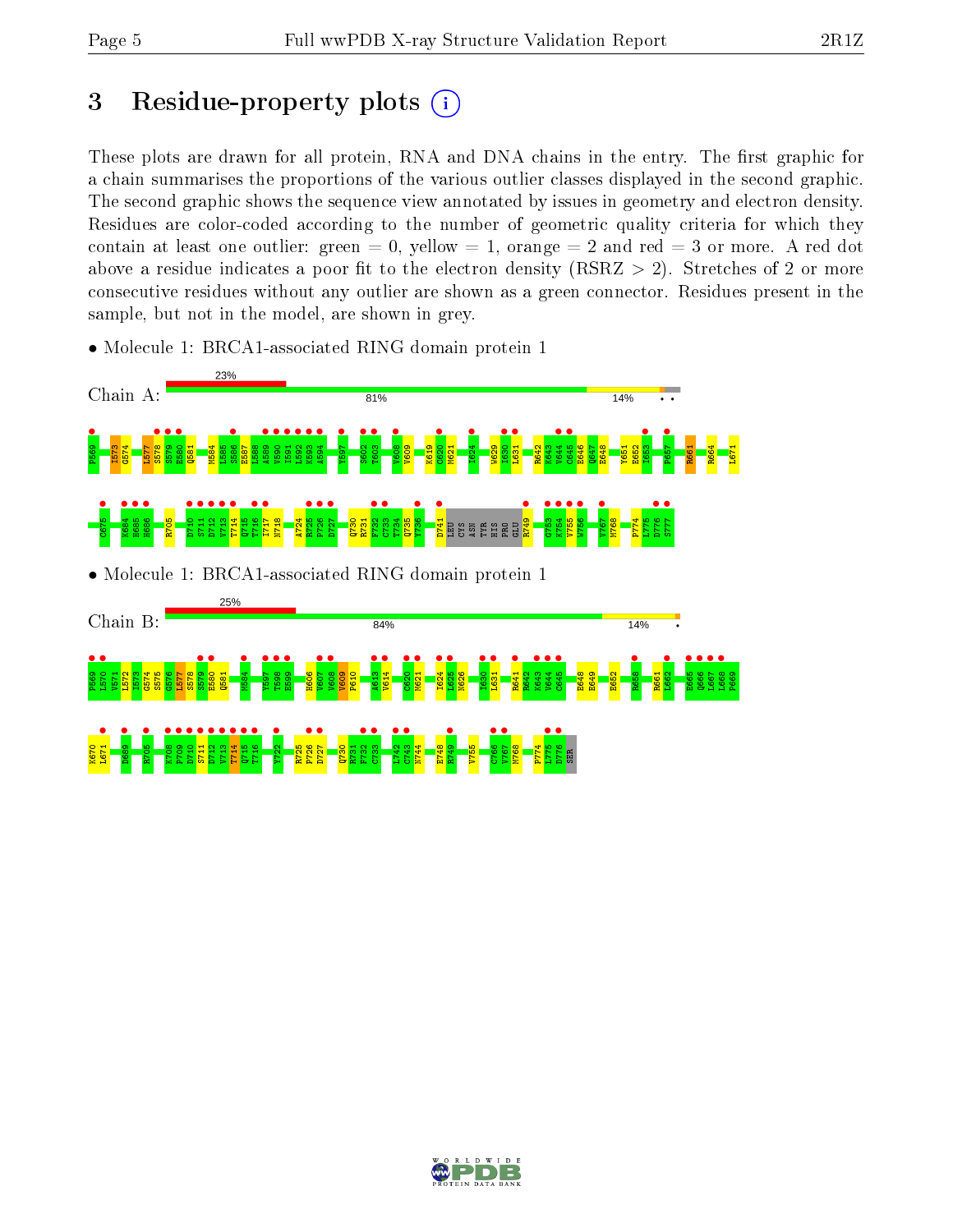## 4 Data and refinement statistics  $(i)$

| Property                                                         | Value                                           | Source                       |
|------------------------------------------------------------------|-------------------------------------------------|------------------------------|
| Space group                                                      | P 21 21 21                                      | Depositor                    |
| Cell constants                                                   | 56.82Å 75.55Å 117.97Å                           | Depositor                    |
| a, b, c, $\alpha$ , $\beta$ , $\gamma$                           | $90.00^{\circ}$ $90.00^{\circ}$ $90.00^{\circ}$ |                              |
| Resolution $(A)$                                                 | 2.10<br>29.49<br>$\frac{1}{2}$                  | Depositor                    |
|                                                                  | 27.76<br>$-2.10$                                | <b>EDS</b>                   |
| % Data completeness                                              | $95.0(29.49-2.10)$                              | Depositor                    |
| (in resolution range)                                            | $95.0(27.76-2.10)$                              | <b>EDS</b>                   |
| $R_{merge}$                                                      | 0.03                                            | Depositor                    |
| $\mathrm{R}_{sym}$                                               | (Not available)                                 | Depositor                    |
| $\langle I/\sigma(I) \rangle^{-1}$                               | $1.80$ (at $2.10\text{\AA}$ )                   | $\overline{\text{X}}$ triage |
| Refinement program                                               | <b>REFMAC</b>                                   | Depositor                    |
| $R, R_{free}$                                                    | 0.222,<br>0.262                                 | Depositor                    |
|                                                                  | $0.220$ ,<br>0.260                              | DCC                          |
| $R_{free}$ test set                                              | $1445$ reflections $(5.02\%)$                   | wwPDB-VP                     |
| Wilson B-factor $(A^2)$                                          | 43.4                                            | Xtriage                      |
| Anisotropy                                                       | 0.258                                           | Xtriage                      |
| Bulk solvent $k_{sol}(\text{e}/\text{A}^3), B_{sol}(\text{A}^2)$ | $0.35$ , 58.7                                   | <b>EDS</b>                   |
| L-test for twinning <sup>2</sup>                                 | $< L >$ = 0.49, $< L2$ = 0.33                   | Xtriage                      |
| Estimated twinning fraction                                      | No twinning to report.                          | Xtriage                      |
| $\overline{F_o}, \overline{F_c}$ correlation                     | 0.94                                            | <b>EDS</b>                   |
| Total number of atoms                                            | 3439                                            | wwPDB-VP                     |
| Average B, all atoms $(A^2)$                                     | 46.0                                            | wwPDB-VP                     |

Xtriage's analysis on translational NCS is as follows: The largest off-origin peak in the Patterson function is  $5.50\%$  of the height of the origin peak. No significant pseudotranslation is detected.

<sup>&</sup>lt;sup>2</sup>Theoretical values of  $\langle |L| \rangle$ ,  $\langle L^2 \rangle$  for acentric reflections are 0.5, 0.333 respectively for untwinned datasets, and 0.375, 0.2 for perfectly twinned datasets.



<span id="page-5-1"></span><span id="page-5-0"></span><sup>1</sup> Intensities estimated from amplitudes.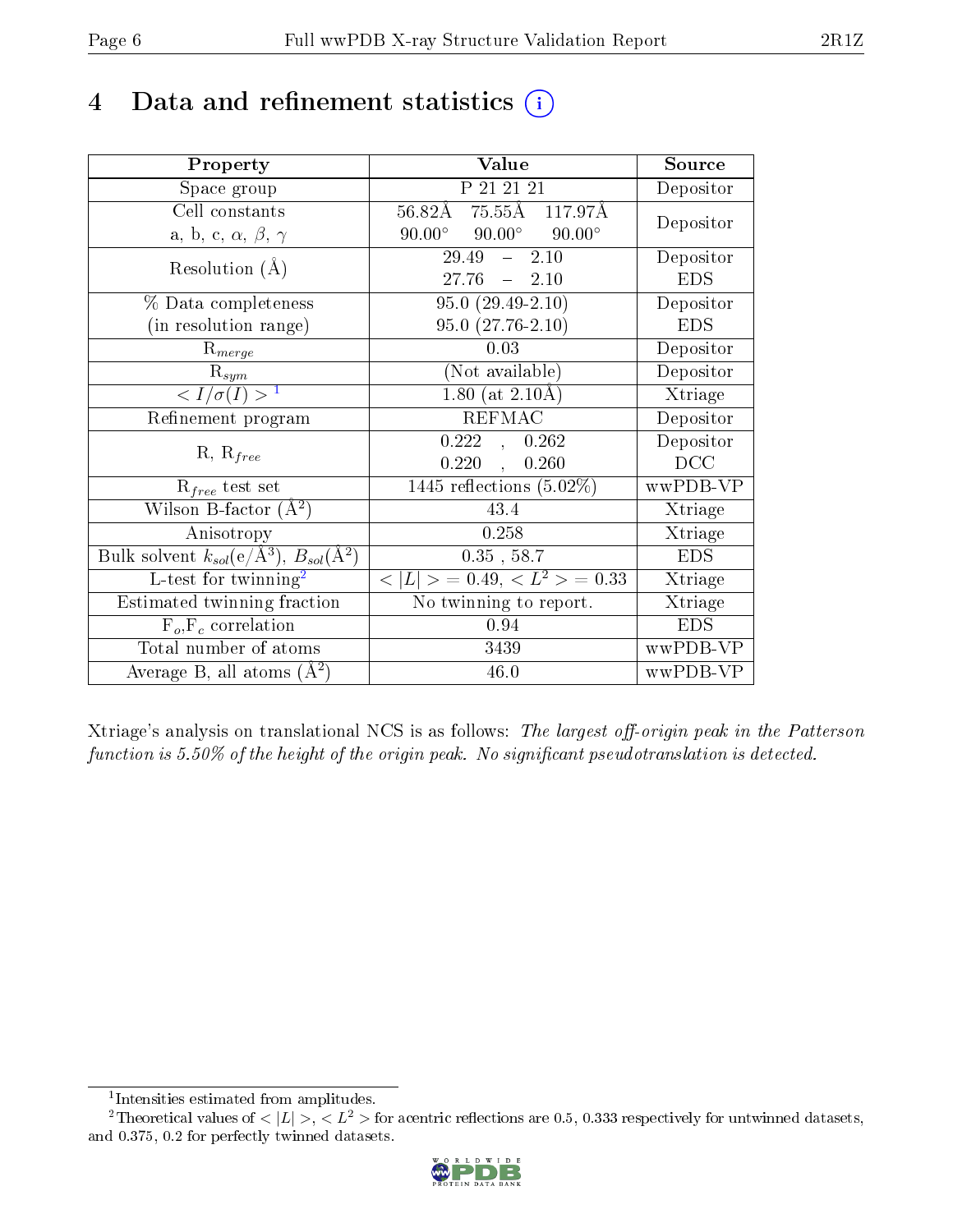## 5 Model quality  $(i)$

### 5.1 Standard geometry  $(i)$

Bond lengths and bond angles in the following residue types are not validated in this section: GOL

The Z score for a bond length (or angle) is the number of standard deviations the observed value is removed from the expected value. A bond length (or angle) with  $|Z| > 5$  is considered an outlier worth inspection. RMSZ is the root-mean-square of all Z scores of the bond lengths (or angles).

| Mol | Chain |             | <b>Bond lengths</b> | Bond angles |           |  |
|-----|-------|-------------|---------------------|-------------|-----------|--|
|     |       | <b>RMSZ</b> | $\# Z  > 5$         | RMSZ        | # $ Z >5$ |  |
|     |       | 0.53        | $3/1673$ $(0.2\%)$  | 0.60        | 0/2259    |  |
|     | В     | 0.43        | 0/1724              | 0.59        | 0/2333    |  |
| АĦ  | Αll   | 0.48        | $3/3397(0.1\%)$     | 0.60        | 4592      |  |

All (3) bond length outliers are listed below:

| Mol |     |                             |        | $\mid$ Chain $\mid$ Res $\mid$ Type $\mid$ Atoms $\mid$ Z $\mid$ Observed(Å) $\mid$ Ideal(Å) $\mid$ |      |
|-----|-----|-----------------------------|--------|-----------------------------------------------------------------------------------------------------|------|
|     |     | $587$   GLU   CD-OE2   6.76 |        | 1.33                                                                                                | 1.25 |
|     |     | $587$   GLU   CD-OE1   6.38 |        | 132                                                                                                 | 1.25 |
|     | 587 | $\perp$ GLU $\perp$ CG-CD   | l 5.90 | $1.60\,$                                                                                            | 1.51 |

There are no bond angle outliers.

There are no chirality outliers.

There are no planarity outliers.

### 5.2 Too-close contacts  $(i)$

In the following table, the Non-H and H(model) columns list the number of non-hydrogen atoms and hydrogen atoms in the chain respectively. The H(added) column lists the number of hydrogen atoms added and optimized by MolProbity. The Clashes column lists the number of clashes within the asymmetric unit, whereas Symm-Clashes lists symmetry related clashes.

|  |      | Mol   Chain   Non-H   H(model)   H(added) |      |    | $\vert$ Clashes $\vert$ Symm-Clashes |
|--|------|-------------------------------------------|------|----|--------------------------------------|
|  | 1630 |                                           | 1650 | 22 |                                      |
|  | 1682 |                                           | 1696 |    |                                      |
|  |      |                                           |      |    |                                      |
|  |      |                                           |      |    |                                      |
|  |      |                                           |      |    |                                      |
|  |      |                                           |      |    |                                      |

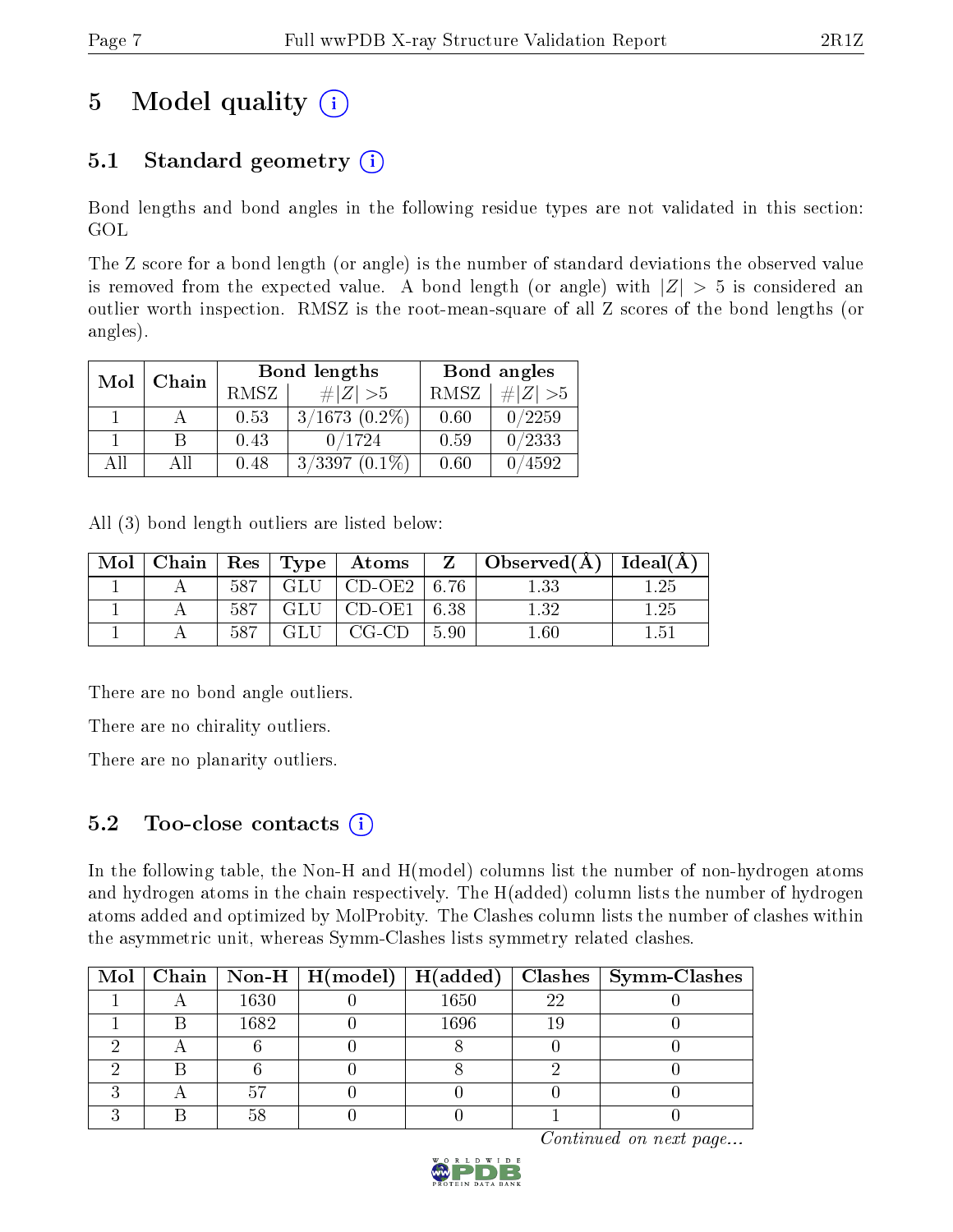Continued from previous page...

|  |      |      | $\mid$ Mol $\mid$ Chain $\mid$ Non-H $\mid$ H(model) $\mid$ H(added) $\mid$ Clashes $\mid$ Symm-Clashes $\mid$ |
|--|------|------|----------------------------------------------------------------------------------------------------------------|
|  | 3439 | 3362 |                                                                                                                |

The all-atom clashscore is defined as the number of clashes found per 1000 atoms (including hydrogen atoms). The all-atom clashscore for this structure is 6.

All (41) close contacts within the same asymmetric unit are listed below, sorted by their clash magnitude.

| Atom-1             | Atom-2              | Interatomic       | Clash             |  |
|--------------------|---------------------|-------------------|-------------------|--|
|                    |                     | distance $(A)$    | overlap $(A)$     |  |
| 1:B:621:MET:HG2    | 1:B:768:MET:HE3     | 1.56              | 0.87              |  |
| 1: B:621: MET:HG2  | 1:B:768:MET:CE      | 2.04              | 0.86              |  |
| 1:A:730:GLN:HE22   | 1: A:774: PRO:HA    | 1.54              | 0.73              |  |
| 1:A:714:THR:HG23   | 1: A: 735: GLN: OE1 | $\overline{1.97}$ | 0.65              |  |
| 1:B:578:SER:H      | 1:B:581:GLN:HE21    | 1.46              | 0.64              |  |
| 1: A:578: SER:H    | 1:A:581:GLN:HE21    | 1.46              | 0.64              |  |
| 1:B:730:GLN:HE22   | 1:B:774:PRO:HA      | 1.63              | 0.64              |  |
| 1: A:621: MET:HG2  | 1: A:768:MET:CE     | 2.29              | 0.62              |  |
| 1: B: 575: SER: O  | 1:B:610:PRO:HD3     | 1.98              | 0.62              |  |
| 1:B:670:LYS:HE3    | 2:B:802:GOL:H11     | 1.81              | 0.61              |  |
| 1:B:621:MET:HG2    | 1:B:768:MET:HE1     | 1.82              | 0.61              |  |
| 1:A:724:ALA:HB3    | 1:A:731:ARG:HD2     | 1.83              | 0.59              |  |
| 1:B:711:SER:HB3    | 1:B:714:THR:HG23    | 1.85              | 0.59              |  |
| 1: A:621: MET:HG2  | 1: A:768:MET:HE1    | 1.90              | 0.53              |  |
| 1:B:574:GLY:HA3    | 1:B:577:LEU:HD22    | 1.92              | 0.51              |  |
| 1: A:621: MET:HG2  | 1: A:768:MET:HE3    | 1.91              | $\overline{0.51}$ |  |
| 1:B:670:LYS:HE3    | 2:B:802:GOL:C1      | 2.41              | 0.51              |  |
| 1:B:730:GLN:NE2    | 1:B:774:PRO:HA      | 2.27              | $0.50\,$          |  |
| 1:B:572:LEU:HD23   | 1:B:606:HIS:HB2     | 1.94              | 0.50              |  |
| 1:A:652:GLU:OE2    | 1:A:661:ARG:HD3     | 2.13              | 0.49              |  |
| 1: A:629:TRP:CZ3   | 1:A:661:ARG:HD2     | 2.48              | 0.48              |  |
| 1:A:574:GLY:HA3    | 1:A:577:LEU:HD22    | 1.94              | 0.48              |  |
| 1: A:646: GLU:HG3  | 1: A:651:TYR:CE1    | 2.49              | $\overline{0.47}$ |  |
| 1:B:578:SER:H      | 1:B:581:GLN:NE2     | 2.12              | 0.47              |  |
| 1:B:631:LEU:HD21   | 1:B:648:GLU:HB2     | 1.97              | 0.47              |  |
| 1: A:646: GLU:CG   | 1: A:651:TYR:CE1    | 2.98              | 0.46              |  |
| 1:B:609:VAL:HG13   | 3:B:43:HOH:O        | 2.16              | 0.45              |  |
| 1:A:646:GLU:HG2    | 1: A:651:TYR:CZ     | 2.51              | 0.45              |  |
| 1:A:717:ILE:HD13   | 1:A:717:ILE:HA      | 1.81              | 0.45              |  |
| 1: A:646: GLU:HG3  | 1: A:651:TYR:HE1    | 1.82              | 0.45              |  |
| 1: A:730: GLN: NE2 | 1:A:774:PRO:HA      | 2.25              | 0.45              |  |
| 1:A:581:GLN:HA     | 1: A:584:MET:HE3    | 1.98              | 0.44              |  |
| 1:B:768:MET:HA     | 1:B:768:MET:HE2     | 1.99              | 0.44              |  |

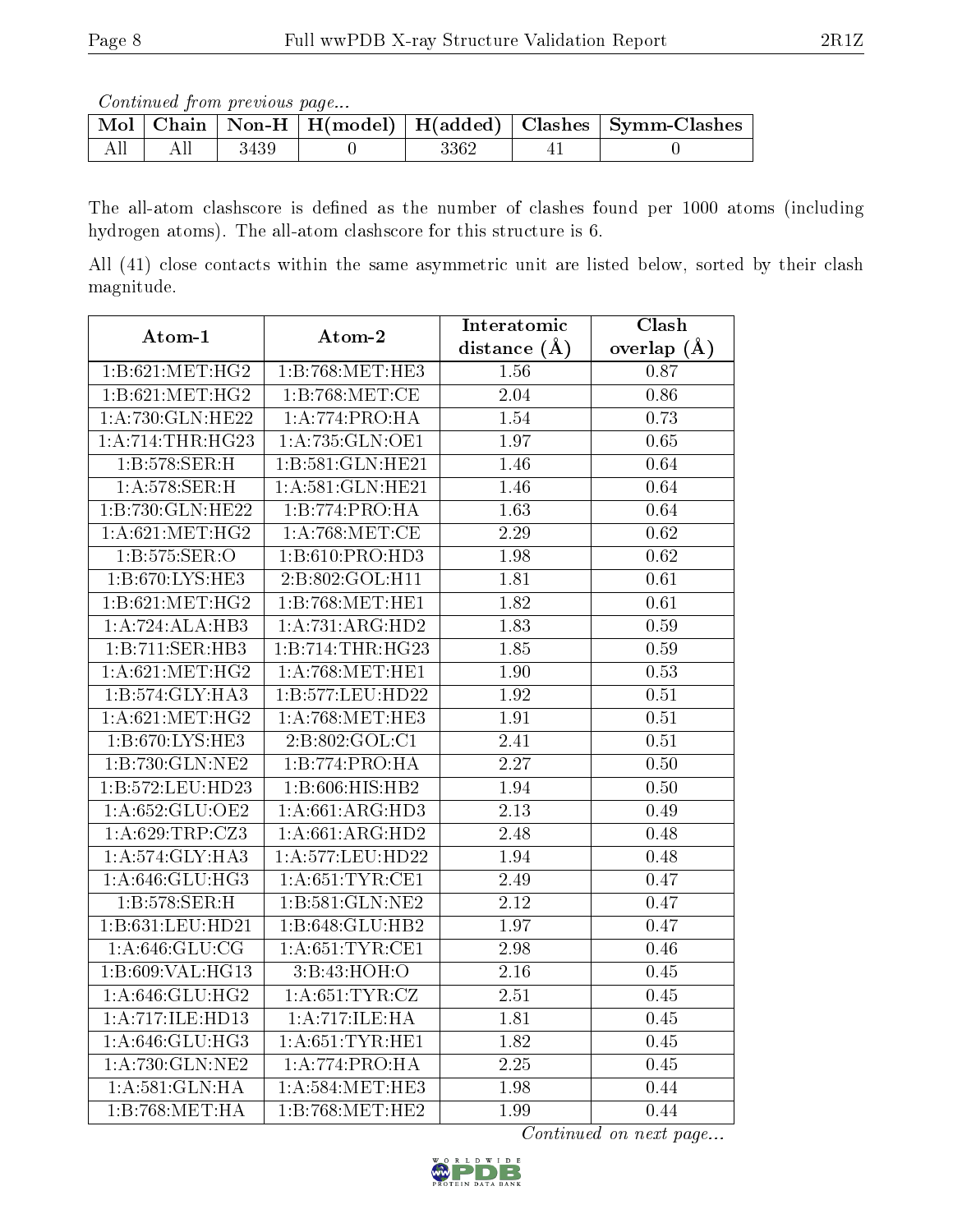| Atom-1            | Atom-2             | Interatomic<br>distance $(A)$ | Clash<br>overlap $(A)$ |
|-------------------|--------------------|-------------------------------|------------------------|
| 1: A:629:TRP:CD2  | 1:A:648:GLU:HG3    | 2.54                          | 0.43                   |
| 1: A:631:LEU:HD21 | 1:A:648:GLU:HB2    | 2.01                          | 0.43                   |
| 1:B:725:ARG:HA    | 1:B:726:PRO:HD3    | 1.88                          | 0.43                   |
| 1:A:573:ILE:HD12  | 1: A:619: LYS: HD3 | 2.02                          | 0.41                   |
| 1:B:614:VAL:HG21  | 1:B:624:ILE:HD11   | 2.02                          | 0.41                   |
| 1: A:629:TRP:CE2  | 1: A:648: GLU:HG3  | 2.56                          | 0.41                   |
| 1:A:577:LEU:HG    | 1:A:581:GLN:HB3    | 2.03                          | 0.40                   |
| 1:B:652:GLU:OE2   | 1:B:661:ARG:HD3    | 2.22                          | 0.40                   |

Continued from previous page...

There are no symmetry-related clashes.

#### 5.3 Torsion angles  $(i)$

#### 5.3.1 Protein backbone (i)

In the following table, the Percentiles column shows the percent Ramachandran outliers of the chain as a percentile score with respect to all X-ray entries followed by that with respect to entries of similar resolution.

The Analysed column shows the number of residues for which the backbone conformation was analysed, and the total number of residues.

| Mol | Chain | Analysed                              | Favoured |          | Allowed   Outliers   Percentiles |                                   |  |
|-----|-------|---------------------------------------|----------|----------|----------------------------------|-----------------------------------|--|
|     |       | $199/209$ (95\%)   195 (98\%)         |          | $4(2\%)$ |                                  | $\boxed{100}$ $\boxed{100}$       |  |
|     |       | $206/209$ (99\%)   198 (96\%)         |          | $8(4\%)$ |                                  | $\mid$ 100 $\mid$ 100 $\mid$ 1    |  |
| All | All   | $405/418$ (97%)   393 (97%)   12 (3%) |          |          |                                  | $\vert$ 100 $\vert$ 100 $\vert$ 1 |  |

There are no Ramachandran outliers to report.

#### 5.3.2 Protein sidechains (i)

In the following table, the Percentiles column shows the percent sidechain outliers of the chain as a percentile score with respect to all X-ray entries followed by that with respect to entries of similar resolution.

The Analysed column shows the number of residues for which the sidechain conformation was analysed, and the total number of residues.

| $\mid$ Mol $\mid$ Chain | Rotameric   Outliers   Percentiles<br>Analysed |  |  |                                           |
|-------------------------|------------------------------------------------|--|--|-------------------------------------------|
|                         | $183/189$ (97\%)   171 (93\%)   12 (7\%)       |  |  | $\parallel$ 16 $\parallel$ 14 $\parallel$ |

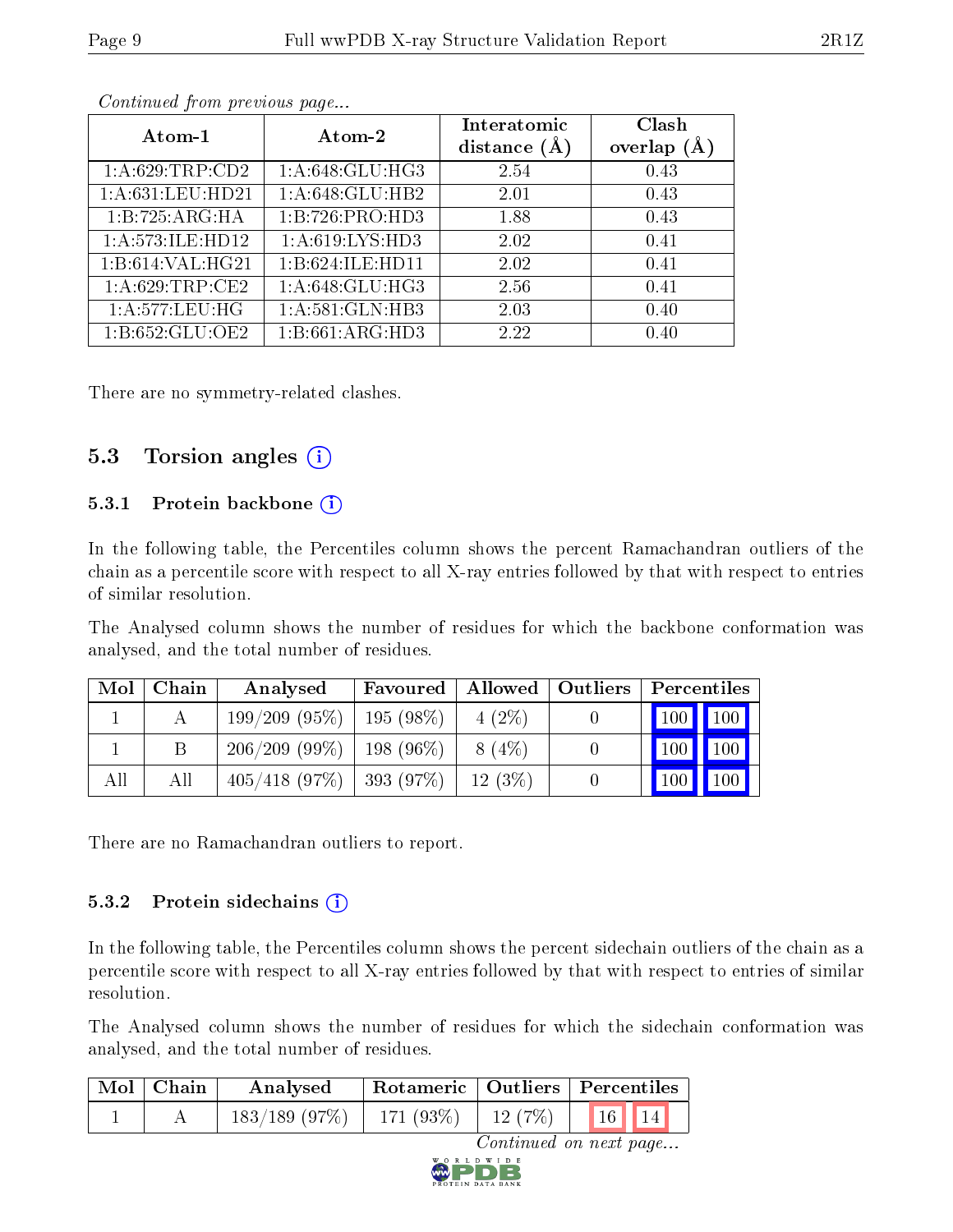Continued from previous page...

| Mol | Chain | Analysed          |              |            | Rotameric   Outliers   Percentiles                   |
|-----|-------|-------------------|--------------|------------|------------------------------------------------------|
|     |       | $188/189$ (100\%) | 176 $(94\%)$ | $12(6\%)$  | 17<br>$^{\blacktriangledown}$ 14 $_{\blacktriangle}$ |
| All | All   | $371/378$ (98\%)  | $347(94\%)$  | 24 $(6\%)$ | $\vert$ 17                                           |

All (24) residues with a non-rotameric sidechain are listed below:

| Mol            | Chain                   | Res              | Type                            |
|----------------|-------------------------|------------------|---------------------------------|
| $\mathbf 1$    | $\overline{\rm A}$      | $\overline{573}$ | ILE                             |
| $\mathbf{1}$   | $\overline{\rm A}$      | 577              | <b>LEU</b>                      |
| $\overline{1}$ | $\overline{A}$          | 609              | $\overline{\text{VAL}}$         |
| $\mathbf{1}$   | $\overline{A}$          | 642              | $\rm{ARG}$                      |
| $\mathbf{1}$   | $\overline{A}$          | 661              | $\rm{ARG}$                      |
| $\overline{1}$ | $\overline{A}$          | 664              | $\overline{\text{ARG}}$         |
| $\mathbf{1}$   | $\overline{A}$          | 671              | <b>LEU</b>                      |
| $\overline{1}$ | $\overline{A}$          | 705              | $\rm{ARG}$                      |
| $\mathbf{1}$   | $\overline{A}$          | 718              | <b>ASN</b>                      |
| $\mathbf{1}$   | $\overline{A}$          | 741              | $\overline{\text{ASP}}$         |
| $\mathbf{1}$   | $\overline{A}$          | 749              | $\overline{\rm{A}}\rm{R}\rm{G}$ |
| $\mathbf{1}$   | $\overline{A}$          | 755              | <b>VAL</b>                      |
| $\overline{1}$ | $\overline{\mathrm{B}}$ | $\overline{5}77$ | LEU                             |
| $\mathbf{1}$   | $\, {\bf B}$            | 580              | $\overline{\text{GLU}}$         |
| $\overline{1}$ | $\overline{\mathrm{B}}$ | 609              | VAL                             |
| $\mathbf{1}$   | $\, {\bf B}$            | 626              | <b>ASN</b>                      |
| $\mathbf{1}$   | Β                       | 641              | $\rm{ARG}$                      |
| $\overline{1}$ | $\overline{\mathrm{B}}$ | 649              | $\overline{\mathrm{GLU}}$       |
| $\overline{1}$ | Β                       | 671              | <b>LEU</b>                      |
| $\overline{1}$ | $\overline{\mathrm{B}}$ | 714              | THR                             |
| $\mathbf{1}$   | Β                       | 727              | ASP                             |
| $\mathbf{1}$   | $\, {\bf B}$            | 744              | <b>ASN</b>                      |
| $\overline{1}$ | Β                       | 748              | GLU                             |
| $\overline{1}$ | B                       | 755              | VAL                             |

Some sidechains can be flipped to improve hydrogen bonding and reduce clashes. All (11) such sidechains are listed below:

| Mol | Chain | Res | <b>Type</b>       |
|-----|-------|-----|-------------------|
|     |       | 581 | <b>GLN</b>        |
|     |       | 626 | <b>ASN</b>        |
|     |       | 663 | $\overline{A}$ SN |
|     |       | 690 | <b>ASN</b>        |
|     |       | 718 | <b>ASN</b>        |
|     |       | 730 | <b>GLN</b>        |
|     |       | 752 | <b>GLN</b>        |

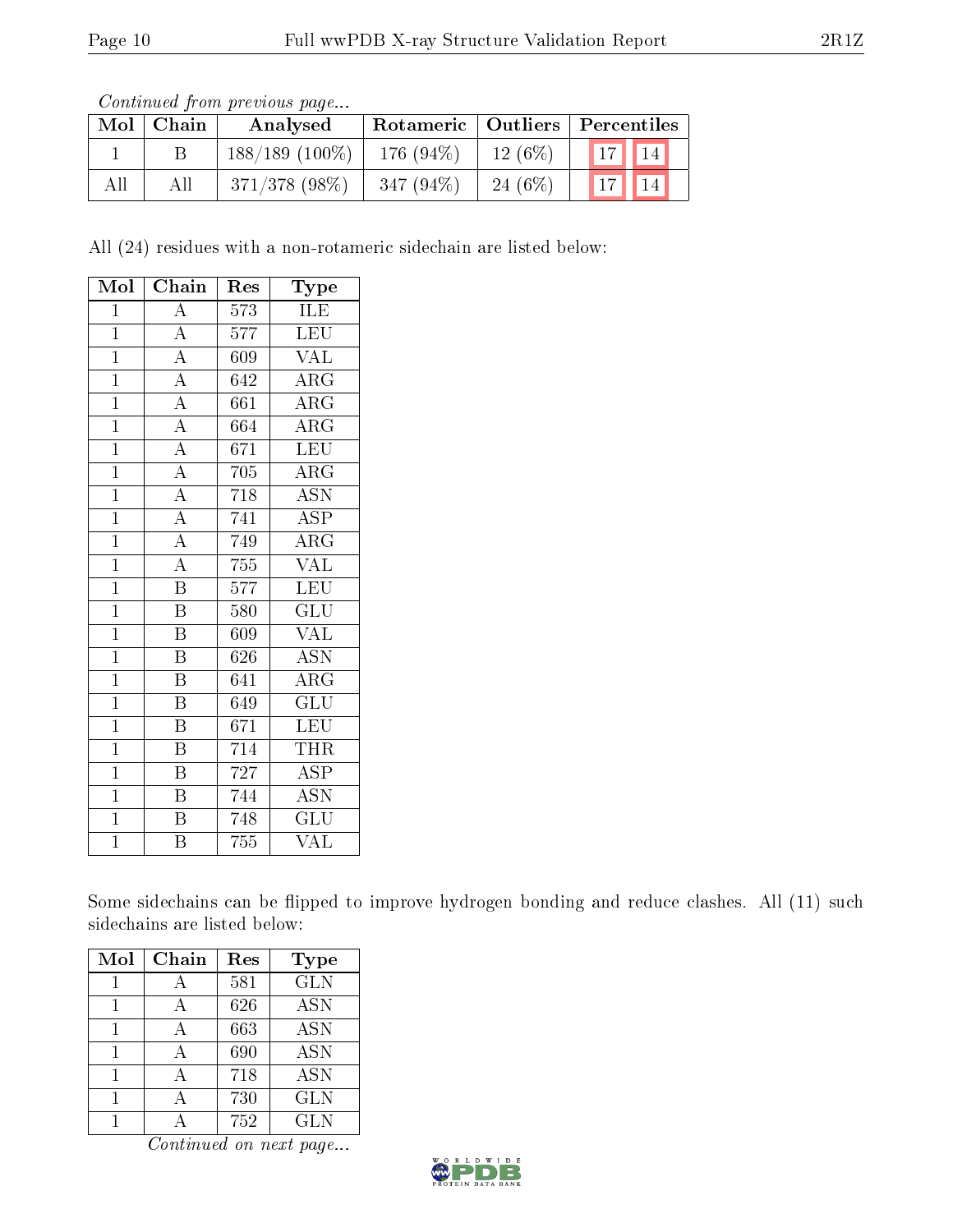Continued from previous page...

| Mol | Chain | Res | Type       |
|-----|-------|-----|------------|
|     |       |     |            |
|     |       | 581 | <b>GLN</b> |
|     |       | 690 | <b>ASN</b> |
|     |       | 730 | <b>GLN</b> |
|     |       | 744 | <b>ASN</b> |

#### 5.3.3 RNA  $(i)$

There are no RNA molecules in this entry.

#### 5.4 Non-standard residues in protein, DNA, RNA chains  $(i)$

There are no non-standard protein/DNA/RNA residues in this entry.

#### 5.5 Carbohydrates  $(i)$

There are no carbohydrates in this entry.

### 5.6 Ligand geometry  $(i)$

2 ligands are modelled in this entry.

In the following table, the Counts columns list the number of bonds (or angles) for which Mogul statistics could be retrieved, the number of bonds (or angles) that are observed in the model and the number of bonds (or angles) that are defined in the Chemical Component Dictionary. The Link column lists molecule types, if any, to which the group is linked. The Z score for a bond length (or angle) is the number of standard deviations the observed value is removed from the expected value. A bond length (or angle) with  $|Z| > 2$  is considered an outlier worth inspection. RMSZ is the root-mean-square of all Z scores of the bond lengths (or angles).

| Mol | Type | Chain | Res | $\ln k_\perp$            |         | Bond lengths |         |        | Bond angles |   |
|-----|------|-------|-----|--------------------------|---------|--------------|---------|--------|-------------|---|
|     |      |       |     |                          | Jounts- | <b>RMSZ</b>  | $\# Z $ | Counts | RMSZ        | # |
|     | GOL  |       | 802 | $\overline{\phantom{a}}$ | 5.5.5   | 0.30         |         | 0.5.5  | $0.24\,$    |   |
|     | GOL  |       | 801 | $\blacksquare$           | 5.5.5   | 0.33         |         | 5.5.5  | 0.35        |   |

In the following table, the Chirals column lists the number of chiral outliers, the number of chiral centers analysed, the number of these observed in the model and the number defined in the Chemical Component Dictionary. Similar counts are reported in the Torsion and Rings columns. '-' means no outliers of that kind were identified.

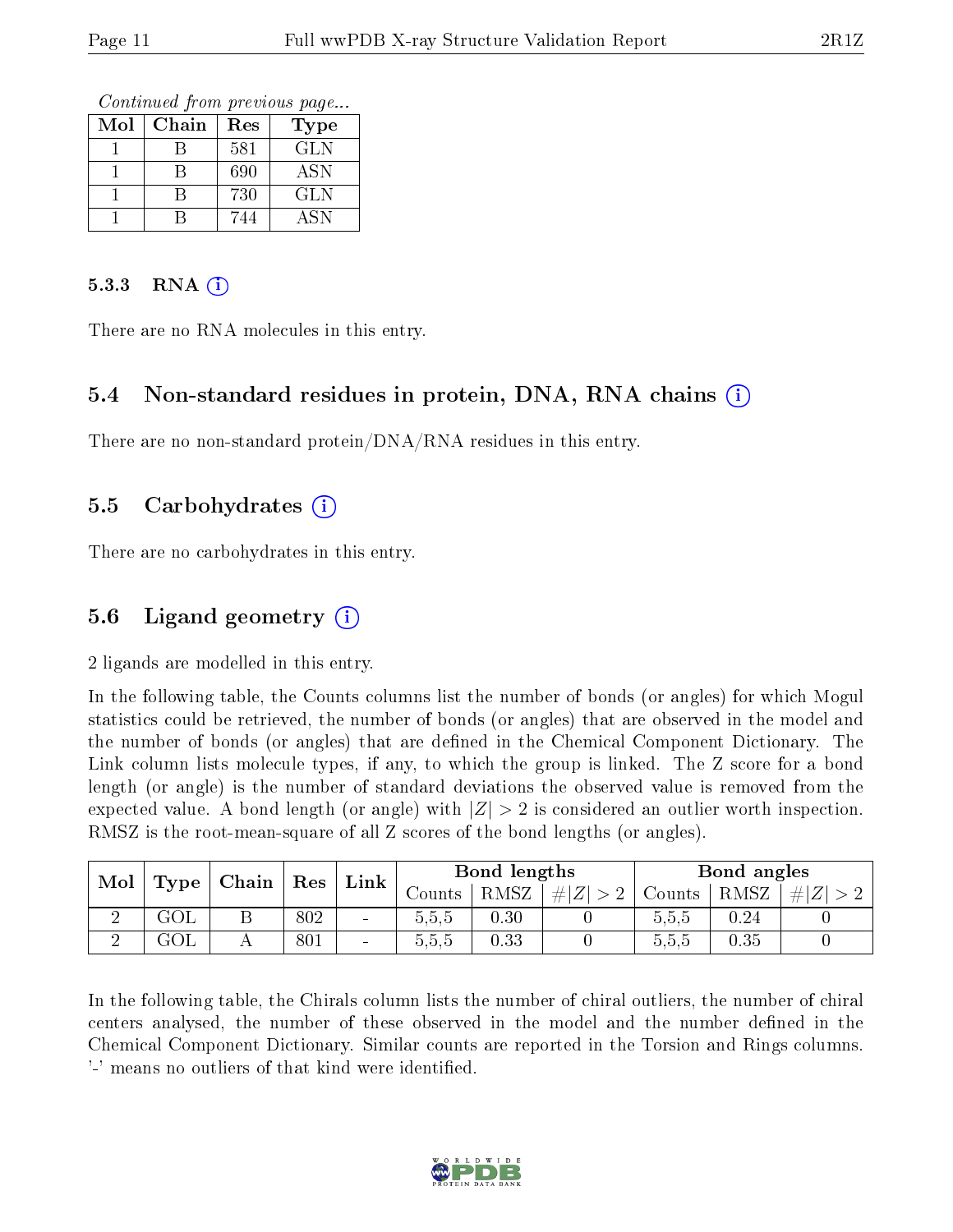|     |     |          | Mol   Type   Chain   Res   Link   Chirals   Torsions   Rings |  |
|-----|-----|----------|--------------------------------------------------------------|--|
| GOL | 802 | $\sim$   | 0/4/4/4                                                      |  |
| GOL | 801 | $\equiv$ | 0/4/4/4                                                      |  |

There are no bond length outliers.

There are no bond angle outliers.

There are no chirality outliers.

There are no torsion outliers.

There are no ring outliers.

1 monomer is involved in 2 short contacts:

|  |               | Mol   Chain   Res   Type   Clashes   Symm-Clashes |
|--|---------------|---------------------------------------------------|
|  | $802 \pm GOL$ |                                                   |

### 5.7 [O](https://www.wwpdb.org/validation/2017/XrayValidationReportHelp#nonstandard_residues_and_ligands)ther polymers (i)

There are no such residues in this entry.

### 5.8 Polymer linkage issues (i)

There are no chain breaks in this entry.

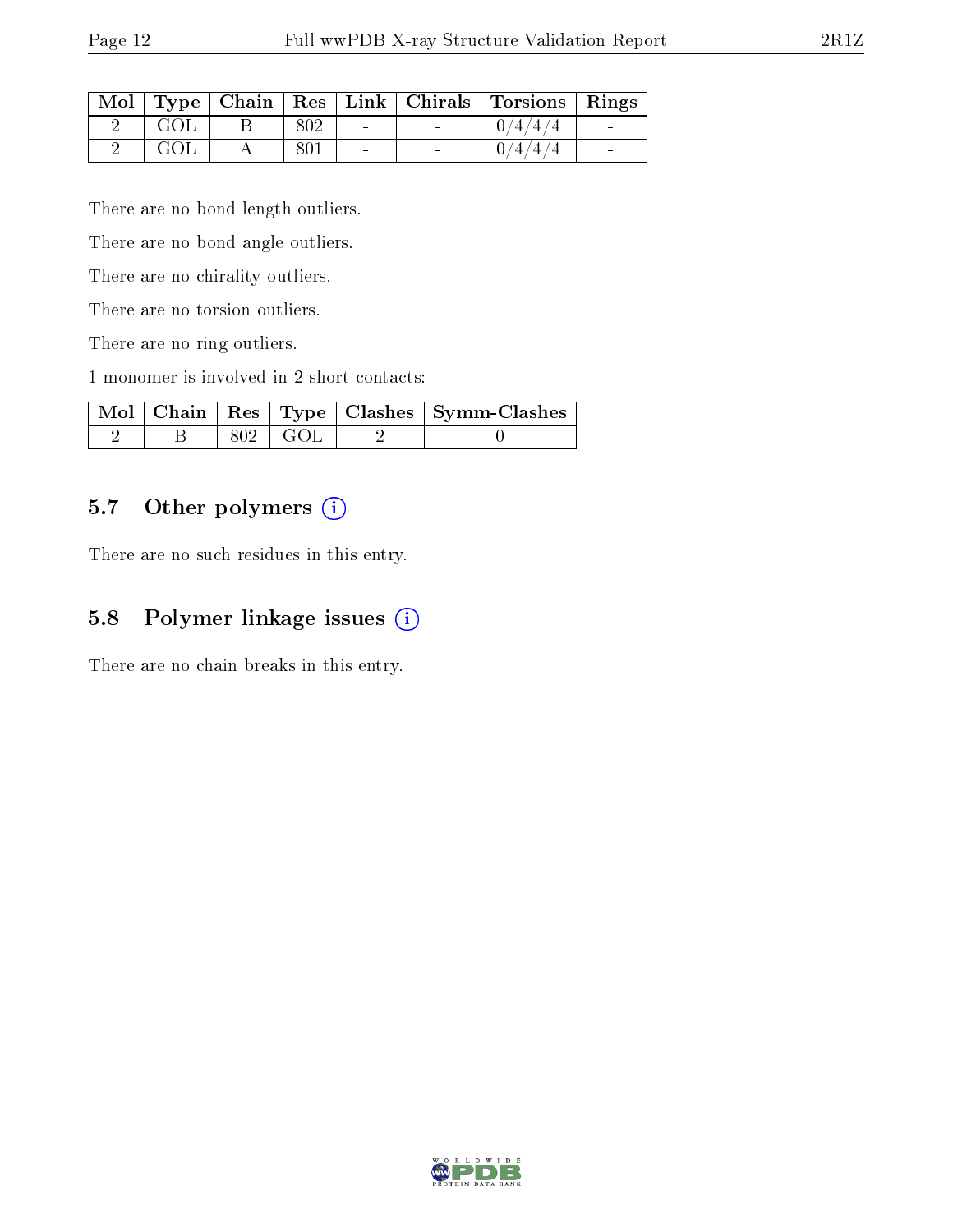## 6 Fit of model and data  $(i)$

### 6.1 Protein, DNA and RNA chains  $(i)$

In the following table, the column labelled  $#RSRZ> 2'$  contains the number (and percentage) of RSRZ outliers, followed by percent RSRZ outliers for the chain as percentile scores relative to all X-ray entries and entries of similar resolution. The OWAB column contains the minimum, median,  $95<sup>th</sup>$  percentile and maximum values of the occupancy-weighted average B-factor per residue. The column labelled ' $Q< 0.9$ ' lists the number of (and percentage) of residues with an average occupancy less than 0.9.

| Mol | Chain | Analysed         | ${ <\hspace{-1.5pt}{\mathrm{RSRZ}} \hspace{-1.5pt}>}$ | # $RSRZ>2$      | $OWAB(A^2)$    | $\mathrm{Q}{<}0.9$ |
|-----|-------|------------------|-------------------------------------------------------|-----------------|----------------|--------------------|
|     |       | $202/209$ (96\%) | 1.31                                                  | 49 $(24\%)$ 0 0 | 37, 46, 61, 70 |                    |
|     |       | $208/209(99\%)$  | 1.37                                                  | $52(25\%)$ 0 0  | 37, 46, 56, 65 |                    |
| All | All   | $410/418$ (98\%) | 1.34                                                  | 101 (24%) 0 0 0 | 37, 46, 60, 70 |                    |

All (101) RSRZ outliers are listed below:

| Mol            | $\overline{\mathrm{Chain}}$ | Res              | Type                    | <b>RSRZ</b>      |
|----------------|-----------------------------|------------------|-------------------------|------------------|
| $\mathbf{1}$   | A                           | 777              | <b>SER</b>              | 8.9              |
| $\overline{1}$ | $\overline{\mathrm{B}}$     | $7\overline{12}$ | <b>ASP</b>              | $\overline{7.9}$ |
| $\overline{1}$ | Β                           | 710              | <b>ASP</b>              | 6.1              |
| $\overline{1}$ | $\overline{\mathrm{B}}$     | 667              | <b>LEU</b>              | 4.9              |
| $\overline{1}$ | $\overline{\mathrm{B}}$     | 709              | PRO                     | 4.9              |
| $\mathbf{1}$   | $\overline{\mathrm{B}}$     | 607              | <b>VAL</b>              | 4.7              |
| $\overline{1}$ | $\overline{B}$              | 624              | ILE                     | 4.6              |
| $\overline{1}$ | $\overline{\mathrm{B}}$     | 644              | VAL                     | 4.6              |
| $\overline{1}$ | $\overline{\rm A}$          | 685              | HIS                     | $4.5\,$          |
| $\overline{1}$ | $\overline{\rm A}$          | 727              | $\overline{\text{ASP}}$ | $\overline{4.5}$ |
| $\overline{1}$ | $\mathbf B$                 | 625              | <b>LEU</b>              | 4.4              |
| $\overline{1}$ | $\overline{\rm A}$          | $\overline{712}$ | $\overline{\text{ASP}}$ | $\overline{4.3}$ |
| $\overline{1}$ | $\overline{\rm A}$          | 591              | ILE                     | 4.3              |
| $\overline{1}$ | $\overline{\rm A}$          | 716              | THR                     | $4.\overline{3}$ |
| $\overline{1}$ | $\overline{\rm A}$          | 630              | ILE                     | $\overline{4.1}$ |
| $\overline{1}$ | $\overline{\rm A}$          | 644              | <b>VAL</b>              | 4.1              |
| $\overline{1}$ | $\overline{\mathrm{B}}$     | 713              | $\overline{\text{VAL}}$ | 4.0              |
| $\overline{1}$ | $\, {\bf B}$                | 569              | PRO                     | 4.0              |
| $\overline{1}$ | $\overline{\mathrm{B}}$     | 630              | ILE                     | 3.8              |
| $\overline{1}$ | $\overline{\mathrm{B}}$     | 570              | <b>LEU</b>              | 3.8              |
| $\overline{1}$ | $\overline{\mathrm{B}}$     | 579              | <b>SER</b>              | 3.6              |
| $\overline{1}$ | $\overline{\rm A}$          | 741              | $\overline{\text{ASP}}$ | $3.6\,$          |
| $\overline{1}$ | $\overline{\rm A}$          | 578              | <b>SER</b>              | 3.5              |
| $\overline{1}$ | $\overline{\mathrm{B}}$     | 716              | THR                     | 3.4              |

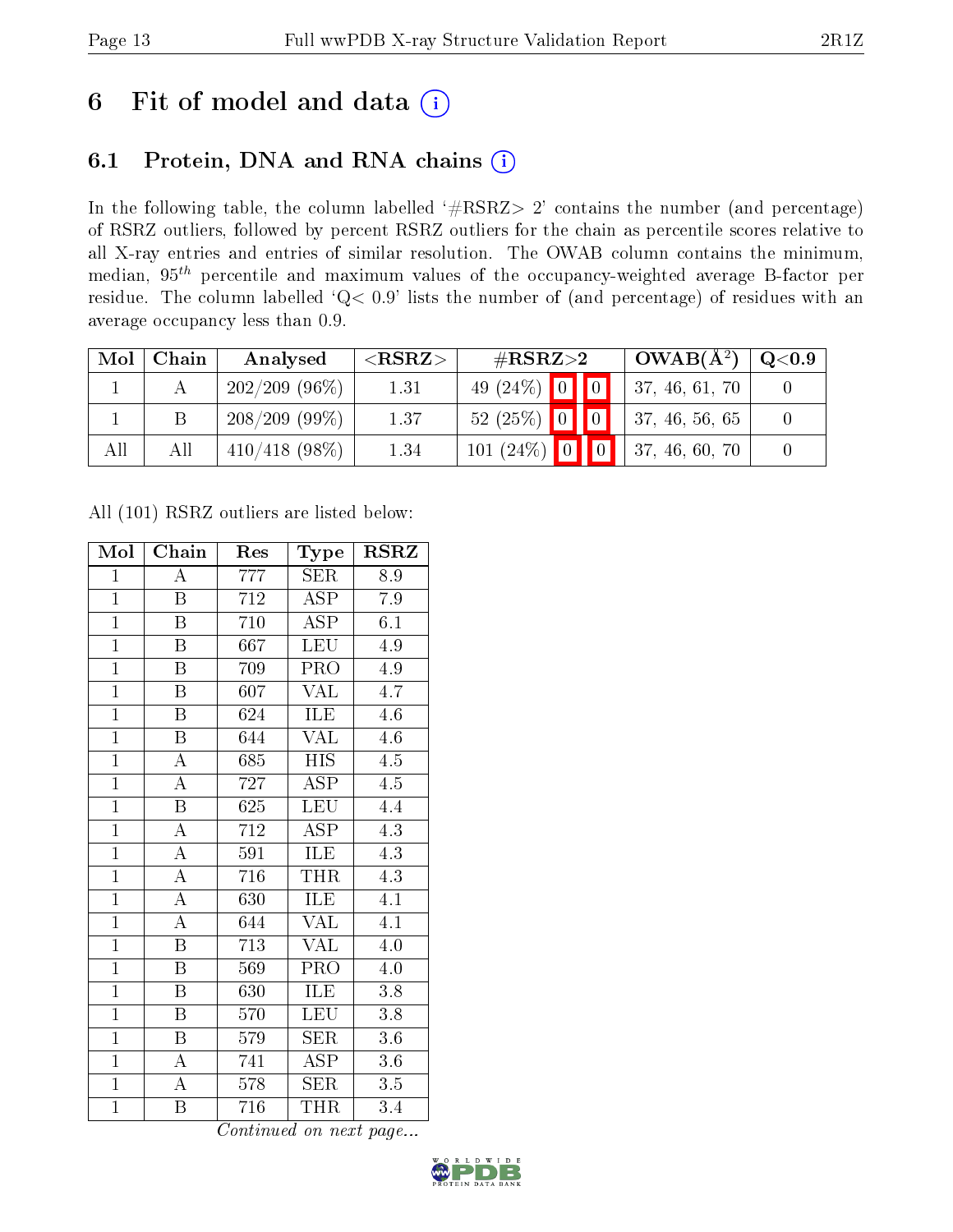| Mol            | Chain                   | Res              | Type                    | <b>RSRZ</b>      |  |
|----------------|-------------------------|------------------|-------------------------|------------------|--|
| $\overline{1}$ | $\overline{\mathrm{B}}$ | 598              | <b>THR</b>              | 3.4              |  |
| $\mathbf{1}$   | $\boldsymbol{A}$        | 579              | <b>SER</b>              | $\overline{3.4}$ |  |
| $\overline{1}$ | A                       | 569              | $\overline{\text{PRO}}$ | $\overline{3.4}$ |  |
| $\overline{1}$ | B                       | $\overline{6}14$ | <b>VAL</b>              | $\overline{3.4}$ |  |
| $\overline{1}$ | $\overline{\mathrm{B}}$ | 767              | <b>VAL</b>              | $\overline{3.4}$ |  |
| $\overline{1}$ | $\mathbf B$             | 665              | <b>GLU</b>              | $\overline{3.4}$ |  |
| $\overline{1}$ | $\boldsymbol{B}$        | 711              | $\overline{\text{SER}}$ | $\overline{3.4}$ |  |
| $\overline{1}$ | $\overline{\rm A}$      | 726              | PRO                     | $\overline{3.4}$ |  |
| $\mathbf{1}$   | $\boldsymbol{B}$        | 597              | <b>TYR</b>              | $\overline{3.3}$ |  |
| $\overline{1}$ | $\overline{\mathrm{B}}$ | $705\,$          | $\overline{\rm{ARG}}$   | $\overline{3.3}$ |  |
| $\mathbf{1}$   | $\overline{\rm A}$      | 733              | CYS                     | $3.3\,$          |  |
| $\overline{1}$ | $\overline{\mathrm{B}}$ | 645              | $\overline{\text{CYS}}$ | $\overline{3.3}$ |  |
| $\overline{1}$ | B                       | 722              | <b>TYR</b>              | $\overline{3.3}$ |  |
| $\overline{1}$ | $\, {\bf B}$            | 666              | $\overline{\text{GLN}}$ | $3.2\,$          |  |
| $\overline{1}$ | $\overline{\mathrm{B}}$ | 620              | $\overline{\text{CYS}}$ | $\overline{3.2}$ |  |
| $\overline{1}$ | $\overline{\rm A}$      | 590              | VAL                     | $\overline{3.2}$ |  |
| $\overline{1}$ | $\overline{\mathrm{B}}$ | 776              | $\overline{\text{ASP}}$ | $\overline{3.1}$ |  |
| $\overline{1}$ | $\overline{A}$          | 586              | $\overline{\text{SER}}$ | $\overline{3.1}$ |  |
| $\mathbf{1}$   | $\overline{A}$          | 717              | ILE                     | $\overline{3.1}$ |  |
| $\overline{1}$ | $\overline{\rm A}$      | $\overline{602}$ | $\overline{\text{SER}}$ | 3.0              |  |
| $\overline{1}$ | $\overline{\mathrm{B}}$ | 580              | $\overline{{\rm GLU}}$  | $3.0\,$          |  |
| $\overline{1}$ | $\overline{A}$          | 645              | $\overline{\text{CYS}}$ | $\overline{3.0}$ |  |
| $\overline{1}$ | $\overline{A}$          | 749              | $\rm{ARG}$              | $2.9\,$          |  |
| $\overline{1}$ | $\overline{\mathrm{B}}$ | 643              | <b>LYS</b>              | $\overline{2.9}$ |  |
| $\overline{1}$ | $\overline{\rm A}$      | 594              | ALA                     | $2.9\,$          |  |
| $\overline{1}$ | B                       | 599              | $\overline{G}LU$        | 2.9              |  |
| $\overline{1}$ | $\overline{A}$          | 684              | $\overline{\text{LYS}}$ | $2.9\,$          |  |
| $\mathbf{1}$   | A                       | 710              | $\overline{\text{ASP}}$ | 2.9              |  |
| $\overline{1}$ | $\overline{\mathrm{B}}$ | 733              | $\overline{\text{CYS}}$ | $2.\overline{8}$ |  |
| $\mathbf 1$    | А                       | 732              | PHE                     | 2.8              |  |
| $\mathbf{1}$   | A                       | 597              | <b>TYR</b>              | 2.8              |  |
| $\mathbf{1}$   | $\overline{\rm A}$      | 736              | $T\overline{YR}$        | $2.8\,$          |  |
| $\mathbf{1}$   | B                       | 608              | <b>VAL</b>              | 2.7              |  |
| $\mathbf{1}$   | $\overline{\rm A}$      | 776              | $\overline{\text{ASP}}$ | 2.7              |  |
| $\mathbf{1}$   | A                       | 755              | <b>VAL</b>              | $2.\overline{7}$ |  |
| $\mathbf{1}$   | $\overline{\mathrm{B}}$ | 662              | LEU                     | $2.\overline{7}$ |  |
| $\mathbf{1}$   | $\overline{\mathrm{B}}$ | 708              | <b>LYS</b>              | 2.7              |  |
| $\mathbf{1}$   | Β                       | 668              | <b>LEU</b>              | 2.7              |  |
| $\mathbf{1}$   | A                       | 653              | $\overline{\text{ILE}}$ | $\overline{2.6}$ |  |
| $\mathbf{1}$   | Β                       | 715              | $\widetilde{{\rm GLN}}$ | 2.6              |  |
| $\overline{1}$ | $\overline{\mathrm{B}}$ | 743              | $\overline{\text{CYS}}$ | $2.6\,$          |  |
| $\overline{1}$ | A                       | $\overline{7}13$ | VAL                     | 2.5              |  |

Continued from previous page...

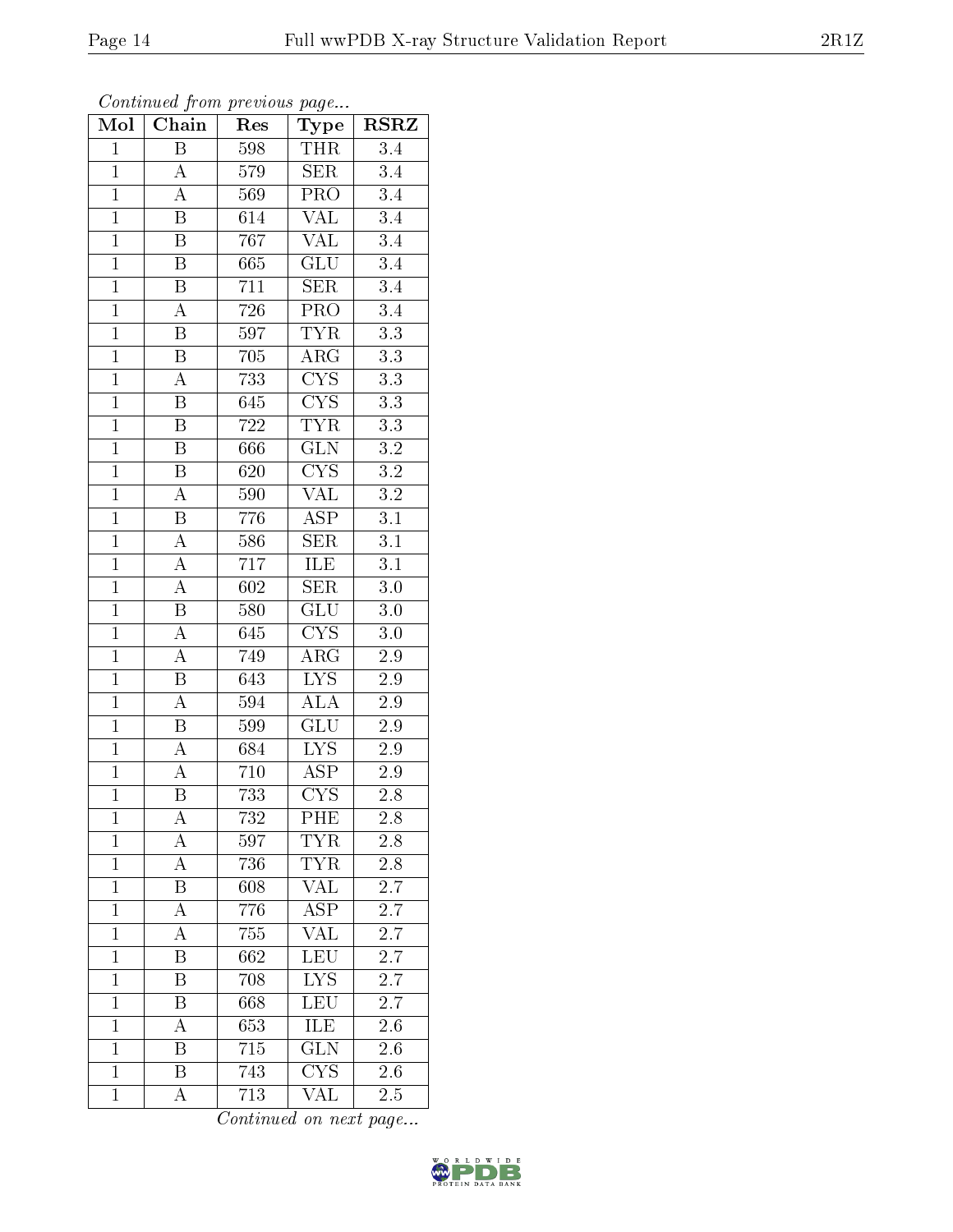| Mol            | Chain                   | Res              | $\bf Type$              | <b>RSRZ</b>      |
|----------------|-------------------------|------------------|-------------------------|------------------|
| $\overline{1}$ | $\overline{\rm A}$      | 631              | LEU                     | 2.5              |
| $\mathbf{1}$   | $\overline{\rm A}$      | 657              | <b>PRO</b>              | 2.4              |
| $\overline{1}$ | $\overline{A}$          | 603              | <b>THR</b>              | $\overline{2.4}$ |
| $\overline{1}$ | $\overline{A}$          | 711              | SER                     | $\overline{2.4}$ |
| $\overline{1}$ | $\overline{A}$          | $\overline{592}$ | LEU                     | $\overline{2.4}$ |
| $\overline{1}$ | $\overline{\mathbf{B}}$ | 621              | MET                     | 2.4              |
| $\overline{1}$ | $\overline{\mathrm{B}}$ | 749              | ARG                     | $2\overline{.3}$ |
| $\overline{1}$ | $\overline{A}$          | 593              | I <sub>YS</sub>         | $\overline{2.3}$ |
| $\overline{1}$ | $\overline{\mathrm{B}}$ | 631              | LEU                     | $\overline{2.3}$ |
| $\overline{1}$ | $\overline{\mathbf{B}}$ | 742              | <b>LEU</b>              | $\overline{2.3}$ |
| $\mathbf{1}$   | $\overline{\mathbf{B}}$ | 584              | MET                     | $2.3\,$          |
| $\overline{1}$ | $\overline{A}$          | 725              | $\overline{\rm ARG}$    | $\overline{2.3}$ |
| $\overline{1}$ | $\, {\bf B}$            | 689              | $\overline{\text{ASP}}$ | $\overline{2.3}$ |
| $\overline{1}$ | $\overline{\mathrm{B}}$ | 732              | PHE                     | $\overline{2.3}$ |
| $\overline{1}$ | $\overline{\mathbf{B}}$ | 658              | $\overline{\rm ARG}$    | $\overline{2.3}$ |
| $\mathbf{1}$   | $\overline{A}$          | 754              | <b>LYS</b>              | $2\overline{.3}$ |
| $\overline{1}$ | $\overline{A}$          | 753              | $\overline{\text{GLY}}$ | $\overline{2.3}$ |
| $\overline{1}$ | $\overline{A}$          | 620[A]           | $\overline{\text{CYS}}$ | 2.2              |
| $\overline{1}$ | $\overline{A}$          | 767              | $\overline{\text{VAL}}$ | $2\overline{.2}$ |
| $\overline{1}$ | $\overline{A}$          | 756              | <b>TRP</b>              | $\overline{2.2}$ |
| $\mathbf{1}$   | $\overline{\mathrm{B}}$ | 726              | PRO                     | $2.2\,$          |
| $\overline{1}$ | $\overline{A}$          | 580              | $\overline{\text{GLU}}$ | $\overline{2.2}$ |
| $\overline{1}$ | $\boldsymbol{B}$        | 613              | <b>ALA</b>              | 2.2              |
| $\overline{1}$ | $\overline{\mathrm{B}}$ | $\overline{727}$ | $\overline{\rm ASP}$    | $\overline{2.2}$ |
| $\overline{1}$ | $\overline{\mathbf{B}}$ | 714              | THR                     | $2.\overline{1}$ |
| $\overline{1}$ | $\overline{A}$          | 608              | <b>VAL</b>              | 2.1              |
| $\overline{1}$ | $\overline{A}$          | 589              | $\overline{\rm ALA}$    | 2.1              |
| $\overline{1}$ | $\overline{A}$          | 624              | ILE                     | 2.1              |
| $\overline{1}$ | $\overline{\rm A}$      | 686              | $\overline{HIS}$        | $\overline{2}.1$ |
| $\mathbf 1$    | Β                       | 641              | ${\rm ARG}$             | 2.1              |
| $\mathbf 1$    | B                       | $775\,$          | <b>LEU</b>              | $2.1\,$          |
| $\mathbf{1}$   | А                       | 714              | THR                     | 2.0              |
| $\mathbf{1}$   | Β                       | 671              | <b>LEU</b>              | 2.0              |
| $\mathbf{1}$   | A                       | 675              | $\overline{\text{CYS}}$ | 2.0              |
| $\mathbf{1}$   | Β                       | 766              | <b>CYS</b>              | 2.0              |

Continued from previous page...

### 6.2 Non-standard residues in protein, DNA, RNA chains (i)

There are no non-standard protein/DNA/RNA residues in this entry.